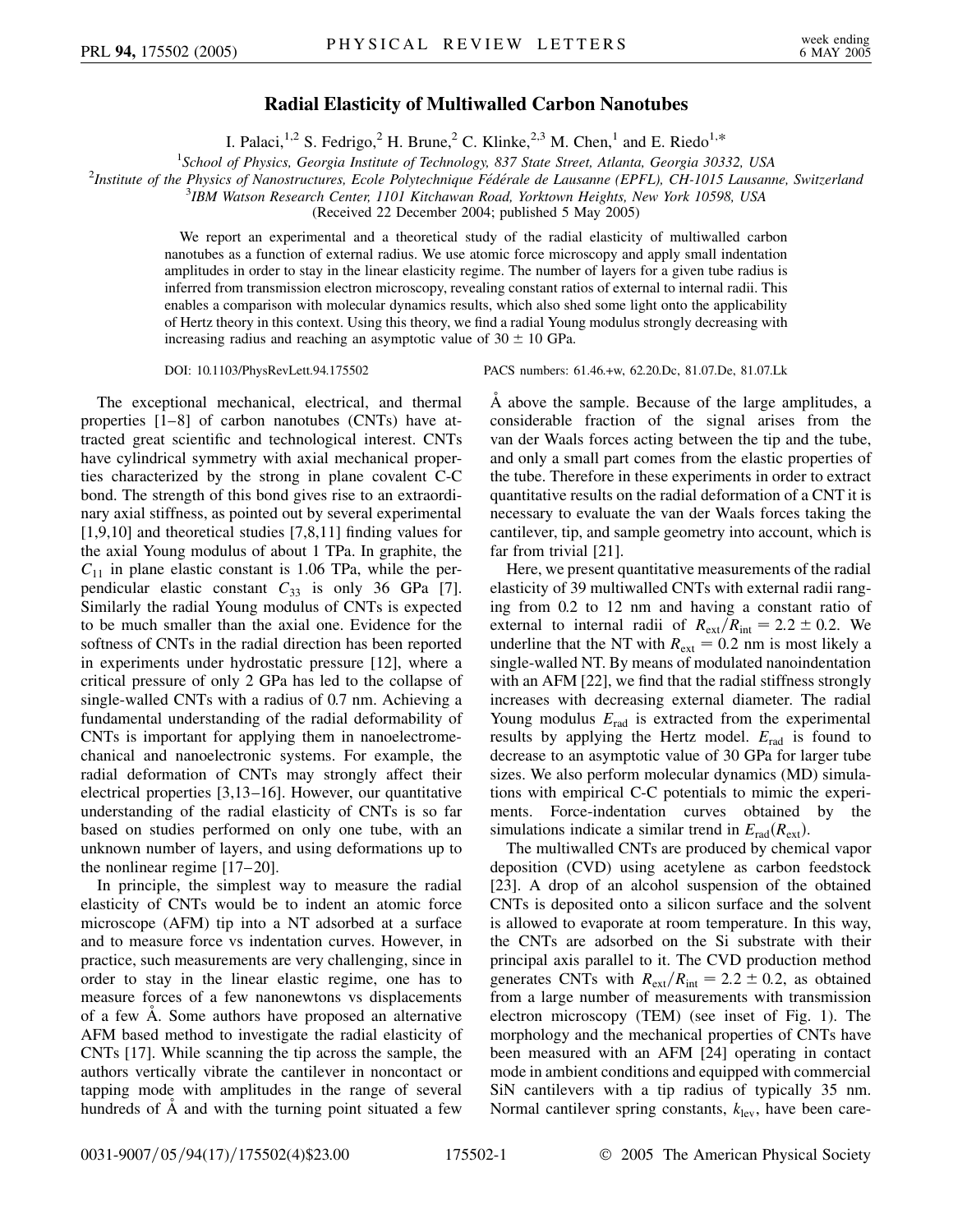

FIG. 1. Experimental normal contact stiffness vs normal indentation force *F* for a 3 nm tube radius. Errors presented here are due to mean errors on the detection signal *dF* [28], taking into account the uncertainty on the cantilever stiffness. Experimental data are fitted with Eqs. (1) and (2). In the inset we show  $R_{ext}/R_{int}$  as a function of  $R_{ext}$ , as obtained by TEM.

fully calibrated and typical values were about  $46$  N/m. For each NT, the tip radius has been explicitly determined in two ways: first, by using the equation  $R_{\text{tip}} = w^2/(16R_{\text{NT}})$ , where  $R_{\text{NT}}$  is the tube radius inferred from its apparent height and *w* is its apparent width; second, by imaging the tip with a scanning electron microscope. Both methods yielded consistent results.

MD simulations are performed by modeling the AFM tip as a rigid continuous sphere and the NT by atoms interacting through an empirical potential. Forces between carbon atoms are derived from a two-body pair energy plus a three-body angular penalty for the covalent energy (intralayer energy), as developed by Marks [25], and from a truncated Lennard-Jones potential for the interlayer energy, as applied by Lu [7]. The free potential parameters are fitted on the bulk graphite elastic constants,  $C_{11}$ ,  $C_{12}$ , and *C*33, the cohesive energy, and the two lattice constants. CNTs are built with graphene sheets spaced by an interwall distance as close as possible to the graphite interlayer distance, the chirality being a free parameter. Subsequently, the CNTs are compressed between the rigid sphere and a rigid plane using short range, purely repulsive potentials for both interactions. The two ends of the NTs are frozen. The NT length and the sphere radius are, respectively, fixed at 20 and 12 nm. In all cases studied, the largest diameter of the contact area is smaller than 1.4 nm. Technically, the sphere is slowly moved against the NT, while the kinetic energy is periodically removed. Expressed in the usual MD units  $(m.a.u., eV, and A)$ , the time step is 0.4 and the sphere velocity is equal to or lower than  $2 \times 10^{-5}$  Å per time step.

Normal modulated nanoindentation consists of indenting an AFM tip in a sample up to a fixed distance while small oscillations are applied to the sample. Oscillations and indentation are colinear, normal to the substrate and to the NT long axis. The amplitude of the oscillations is chosen very small,  $1.3 \text{ Å}$  in our case, in order to remain in the sticking regime. In this amplitude range and experimental geometry, the normal force *F* required to move vertically the NT's substrate by a distance *D* with respect to the cantilever support coincides with the force needed to elastically stretch two springs in series [26,27]: the cantilever, with stiffness  $k_{\text{lev}}$ , and the tip-sample contact, with stiffness  $k_{\text{cont}}$ . If *D* is the total normal displacement of the NT's substrate, i.e., *D* is equal to cantilever bending plus tip and NT normal deformation, and *F* is the total normal force, this configuration allows the measurement of the total stiffness  $k_{\text{tot}}$  at each load, defined by the relation

$$
dF/dD = k_{\text{tot}} = (1/k_{\text{lev}} + 1/k_{\text{cont}})^{-1}.
$$
 (1)

Since  $k_{\text{lev}}$  is known, a measurement of  $dF/dD$  at different normal loads leads to the value of  $k_{\text{cont}}$  as a function of *F* [28]. Figure 1 shows the results of the measurement of  $k_{\text{cont}}(F)$  for a NT with a radius of 3 nm.  $F = 0$  nN corresponds to the cantilever being unbent. The fact that the tip and the sample remain in contact at negative external loads indicates the presence of an adhesive force.

By integrating the equation  $dF = k_{\text{cont}} \cdot dz$ , where *z* is the indentation of the tip in the NT  $[29]$ , we obtain *F* vs indentation *z* from the experimental curves  $k_{\text{cont}}(F)$ . The result is shown in Fig. 2(a) for NT radii from 0.2 to 5.25 nm. If we call  $F(z)/z$  the radial stiffness of the NT, Fig. 2(a) indicates that the radial stiffness increases when the tube radius is decreasing for any value of  $\zeta$  in the range explored by the experiment. Figure 2(b) presents the normal force vs the indentation distance obtained by the simulations and with  $R_{ext}/R_{int}$  kept close to the experimental value for CNTs with 2 to 6 layers. The respective NT external radii are 0.61, 1.22, 1.82, 2.43, and 3.65 nm, while the ratios between external and internal radii are kept constant and equal to 2.2. In agreement with experiment, the nanotubes radial stiffness also increases when its radius decreases, and again in agreement this effect is less pronounced for larger NT radii. Compared to the results of Fig. 2(a), normal forces at equivalent indentation distances are typically 1 order of magnitude lower in the simulation. This is mainly attributed to the fact that the tip radius in the experiment is a factor of 2 larger than the sphere radius in the simulation.

We can extract the radial CNT Young modulus from  $k_{\text{cont}}$  vs  $F$  measurements by modeling the contact between the AFM tip and the CNT with the Hertz model [13,17,18]. We underline that the extracted  $E_{rad}$  is therefore the radial linear elasticity. The Hertz model predicts a 3/2 power law dependence of *F* on *z*, which we indeed observe in our experiments [see Fig. 2(a)]. From the calculations, we find the 3/2 power law for filled CNTs, while there are devia-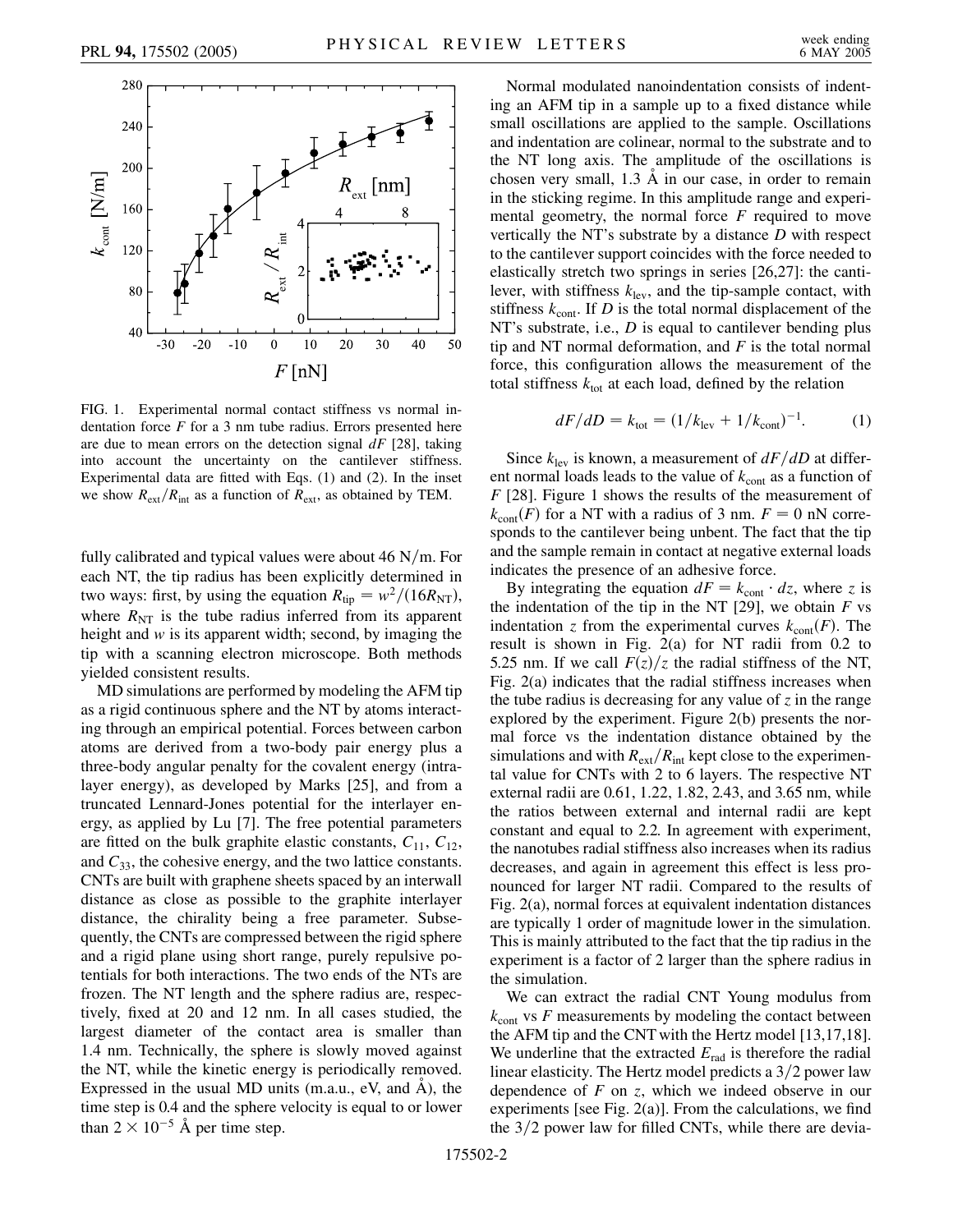

FIG. 2. (a) Normal force as a function of indentation for NTs of different radii, obtained by the integration of experimental  $1/k<sub>cont</sub>$  vs *F* curves using the trapeze method. (b) Theoretical normal force as a function of indentation for NTs of different radii (different number of layers), obtained by simulating the indentation of a rigid sphere in a NT.

tions from  $F \propto z^{3/2}$  for hollow NTs with the cross sections used in experiment  $[R_{\text{ext}}/R_{\text{int}} = 2.2$ ; see Fig. 2(b)]. We attribute the deviations to the fact that the calculations have been performed for technical reasons with a smaller tip radius than the one in the experiment. This suggests that our experiment is just at the limit where the Hertz model might be applied, whereas the size of the contact in the simulations falls below this limit.

Under the assumptions of standard elasticity theory, the Hertz model gives the dependence of the indentation distance *z* vs the normal force *F* between two elastic solids in contact [30]. Although very sophisticated extensions of this model were developed to include the effect of the adhesion at low external forces [31], in the context of this work it suffices to use the first level approximation, consisting of an additive correction of the normal force *F*. We consider the contact between a sphere and a cylinder (corresponding to the tip and the NT), and we include the adhesive force  $F_{\text{adh}}$ , which is experimentally determined. The Hertz theory gives

$$
k_{\text{cont}} = \beta \left( \frac{R(F + F_{\text{adh}})}{\tilde{K}^2} \right)^{1/3},\tag{2}
$$

with  $\frac{1}{R} = \frac{1}{R_{\text{tip}}} + \frac{1}{2R_{\text{NT}}}$  and  $\tilde{K} = \frac{3}{4}(\frac{1-\nu_1^2}{E_1} + \frac{1-\nu_2^2}{E_2})$ , where  $\nu_{1,2}$ and  $E_{1,2}$  are, respectively, the Poisson ratios and radial Young moduli of the tip and NT.  $\beta$  is a coefficient that takes the geometrical aspect of the contact area into account [32].  $k_{\text{cont}}$  vs  $F$  (as in Fig. 1) is then fitted with Eq. (2), the Young modulus  $E_2 = E_{rad}$  being the only free fit parameter for each NT. The elastic constants of the SiN tip are  $v_1 = 0.27$  and  $E_1 = 155$  GPa [33]. The Poisson ratio of the NT is taken as  $\nu_2 = 0.28$ , a mean value of common materials. Obviously, any reasonable errors on  $\nu_2$  would have only a minor impact on the extracted  $E_{rad}$ and even less so on the variation of the modulus with the NT radius.

The obtained values of  $E_{rad}$  as a function of the CNT's external radius are reported in Fig. 3. The radial Young modulus, as previously observed for the radial stiffness, increases when decreasing the NT radius. More precisely,  $E_{\text{rad}}$  increases sharply for  $R_{\text{ext}}$  smaller than 4 nm, while it is almost constant and equal to about  $30 \pm 10$  GPa for  $R_{ext}$ between 4 and 12 nm. This last value is, within the experimental error, equal to the Young modulus of graphite along its *c* axis,  $E_{\text{graphite}} = 36 \text{ GPa}$  [34]. For the NTs studied in this work,  $R_{ext}$  is proportional to  $R_{int}$  and both are proportional to the number of layers since the distance between layers is approximately constant [7]. Thinking of the elastic energy necessary to enroll a plane, we could deduce that the radial rigidity and hence  $E_{rad}$  of a NT should increase by increasing the number of layers and by decreasing the internal radius. This is confirmed by measurements of radial deformations of NTs due to van der Waals forces



FIG. 3. Experimental values of the radial Young modulus of CNTs as a function of  $R_{ext}$  as obtained from normal modulation experiments. Error bars correspond to mean errors on tubes of the same diameter. Errors due to the fit of  $k_{\text{cont}}$  vs  $F$  are included in the symbol size.